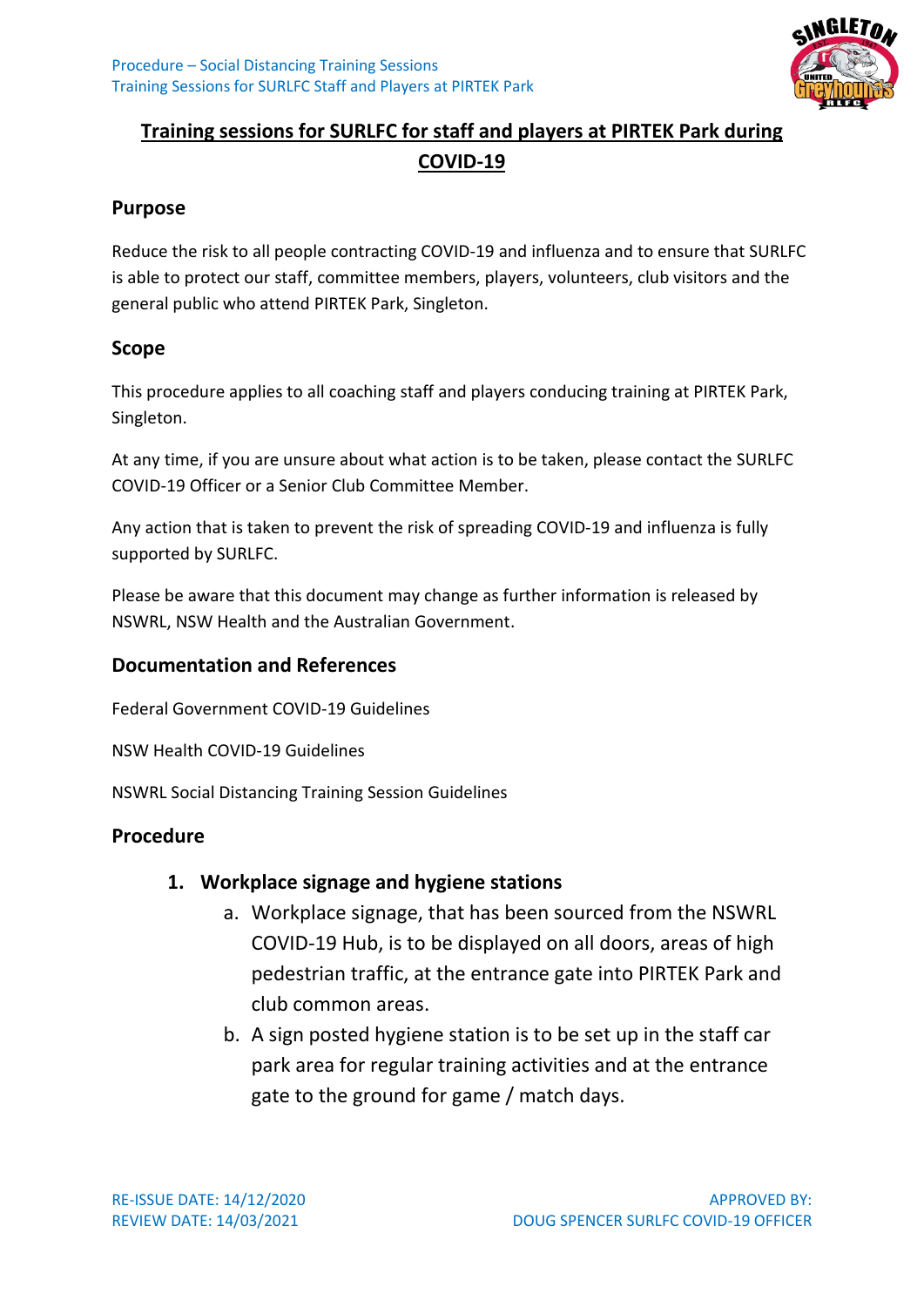

- **2. Screening of SURLFC staff, committee members, players, volunteers, club visitors and the general public prior to entry to club facilities**
	- a. SURLFC will establish a "screening station" in the staff car park for club training and at the entrance gate into PIRTEK Park for game / match days.
	- b. The screening process, where possible, will be operated by the clubs COVID-19 Officer, if he is unavailable due to work, family or other commitments it shall be conducted by a committee member familiar with the SURLFC COVID-19 procedures.
	- c. The screening process will entail completing a verbal health check questionnaire which is attached, the attending person sanitizing their hands as per attached NSWRL Washing Hands Guideline and completing the clubs attendance register prior to being given permissions for that person to enter the club areas.
	- d. Should the attending person refuse to answer the health check questionnaire, refuse to complete the club attendance register or showing signs or symptoms listed in the health check questionnaire, they will be asked to leave the club grounds immediately.
	- e. Only players and essential club personnel will be allowed to attend club training and match days.

## **3. Social Distancing Training Sessions**

- a. All SURLFC members should practice social distancing when encountering any person at PIRTEK Park. Social distancing is an effective measure to reduce exposure. It is however recognized that it cannot be practiced in all situations and the aim is generally reduce the potential for transmission by:
	- i. Attempt to keep 1.5m between themselves and other people where possible
	- ii. Avoid shaking hands, hugging and/or high fiving other people